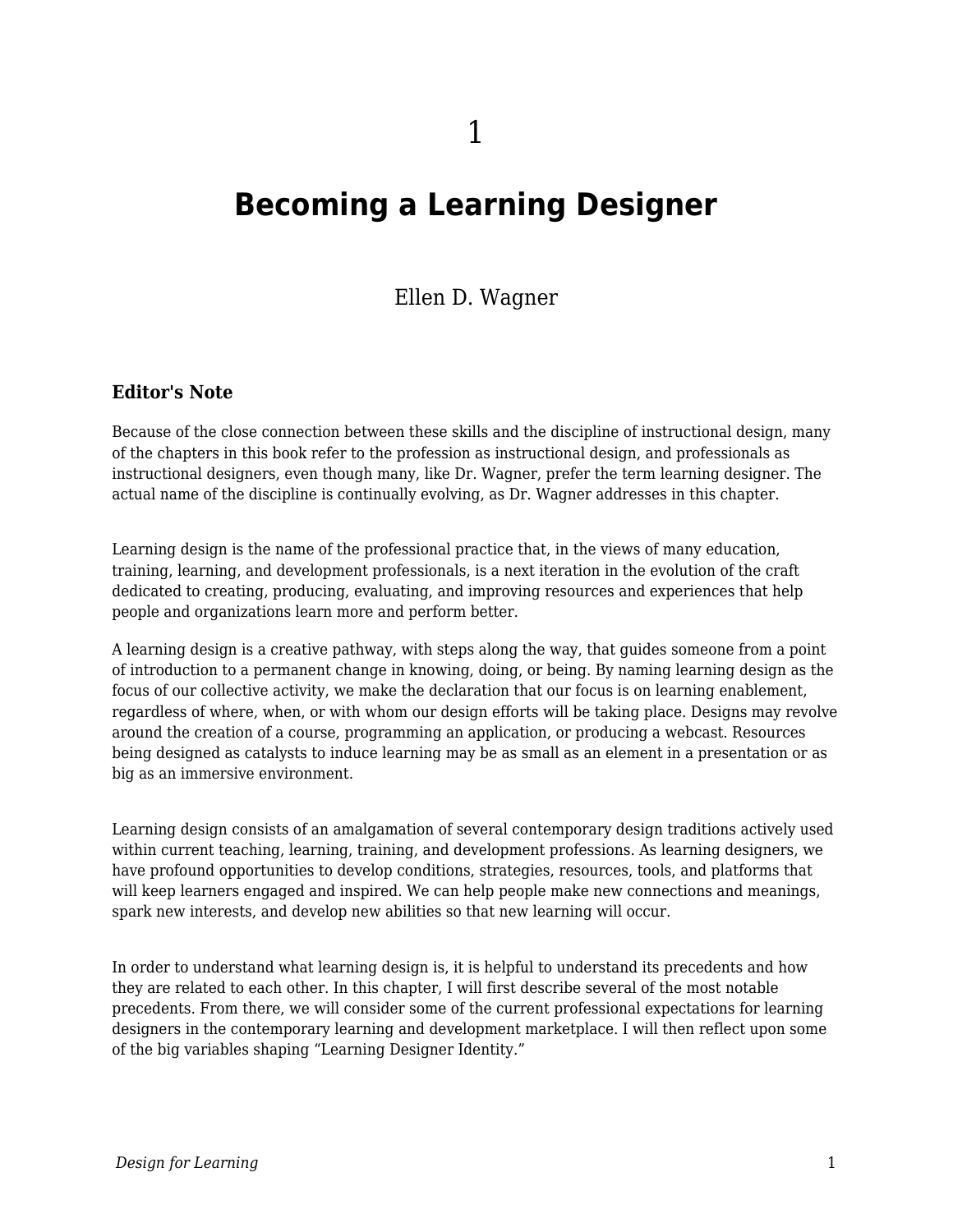### **Instructional Design**

Perhaps the most familiar of learning design's earlier traditions is *instructional design*. Instructional design (ID) is a foundational part of the profession dedicated to systematically improving the learning and performance outcomes of individuals completing a deliberate course of study. Originally, instructional design described a practice of creating lessons and courses. In this context, design is describing an activity or set of activities that result in a documented set of specifications for creating a lesson or a course. Follwing are the steps designers take when designing lessons or courses:

- 1. Assessing Content for the Course: What needs to be covered?
- 2. Assessing the Learners: Who is taking this course? What will they need to know and do? How will you know if they have accomplished those things?
- 3. Creating a Design Document: What needs to happen for this course to become real?
- 4. Asking What Needs to Be Developed: Who is going to produce it? How much will it cost?
- 5. Implementing the Design: What is needed for the lessons to be offered, for the students to respond, and for the course to be completed?
- 6. Evaluating the Design: Did the lessons work? How do you know? How could it be better?

At the end of this process, the designer would end up with a design document. This serves as a specification to guide the construction of a course. Design documents are a great way to review how you solved your design challenges—what worked and what didn't work. They are important instruments for formative review and essential for summative review. A design document also forms the basis for a professional portfolio that will serve as evidence of your work over time. It is your record of how you communicated your plans for what needed to get done, both to yourself and to your stakeholders.

Over time, the term instructional design has also come to be used as an overarching term for any formal activity undertaken when designing and building learning resources or experiences, formal or informal. This causes some confusion when it comes to creating job titles for people working in the learning and development field in various capacities. Instructional design positions continue to represent a good percentage of today's jobs in the learning and development industry by virtue of the industry's emphasis upon the creation of digital courseware and digital virtual environments, especially after COVID-19 school and work closures in the spring of 2020. This is the case even for positions which may not actually be engaged in designing or developing formal learning programs, lessons, or courseware.

#### **Additional Resources**

For more information on the history of the instructional design approach, refer to the *[Foundations of](https://edtechbooks.org/lidtfoundations) [Learning and Instructional Design Technology](https://edtechbooks.org/lidtfoundations)* textbook available on EdTech Books, particularly the chapters on programmed instruction by [Molenda](https://edtechbooks.org/lidtfoundations/programmed_instruction) and instructional design models by [Dousay.](https://edtechbooks.org/lidtfoundations/instructional_design_models) Students might also appreciate perusing back issues of the *[Journal of Applied Instructional Design](https://edtechbooks.org/jaid_9_3/about_the_journal)*.

#### **Instructional Systems Design**

Given that so many learning experiences transcend instruction and must address bigger contextual consideration, sometimes the activities associated with this practice are described more broadly as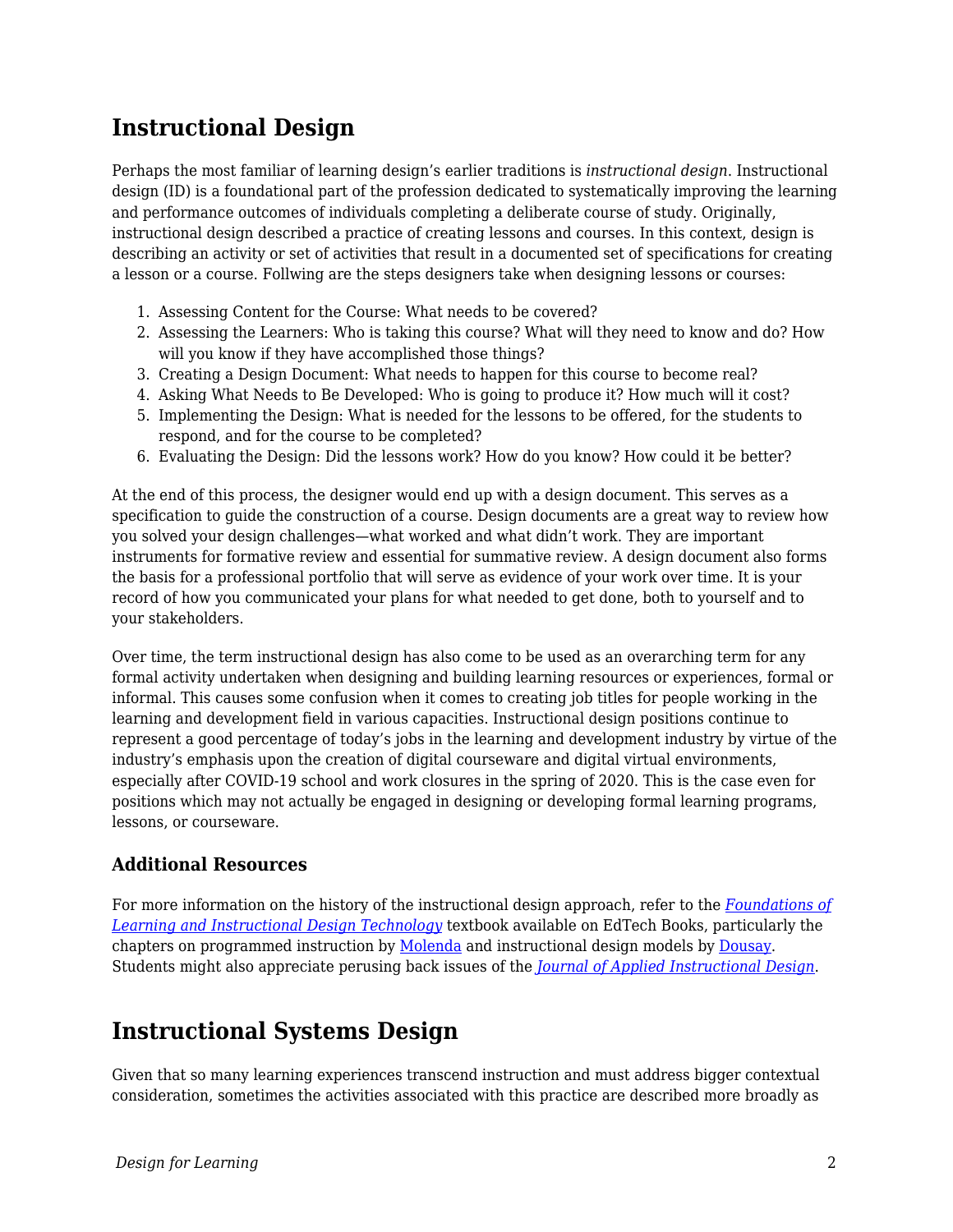Instructional Systems Design (ISD), where a significant nod is given to the impact of the broad conditions under which course, content, and experience conceptualization, as well as prototyping and production will be taking place. ISD is based on a process model for managing the establishment of a system within which instruction is a component. ISD calls for the following:

- Assess the needs and support requirements of target audiences and determine needs for the content presentation.
- Design for interventions or create solutions to improve outcomes, including baselines and methods for instructional measurement.
- Create development specifications: How will this solution be constructed?
- Create implementation plans: How will we get the new system to work? How will we engage learners?
- Determine formative and summative evaluation plans: How will we know if it is working? How will we make our revisions? How will we know if all our efforts have been worth it?

Depending upon the degree to which a program may feature multimedia or web technology systems as a part of their practice, one may still find practitioners of instructional technology—even though many using the moniker "IT" in 2020 are more actively engaged in the practices associated with information technology, the domain of enterprise computing, network management. In education and training, instructional technology is the place where one finds learning management systems, learning content management systems, knowledge management systems and, increasingly, platforms and programs that enable the tracking and analysis of resource use and user performance data.

### **User Experience Design**

Another major set of influences upon the learning design profession have come from the world of User Experience Design. Since the mid-1990s, web browsers brought the World Wide Web to life and as web technologies and service platforms such as content and learning management systems became a more active component in systems developed for sharing, delivering, and distributing content, courses, and experiences. From this evolution, User Experience (UX) Design emerged as a field that has explored and influenced design considerations for how a website, online product, or digital product user would experience a product.

Coined in the mid-1990s by Donald Norman during the time when he was vice president of advanced technology at Apple Computer, UX describes the relationship between a product and a human. Back then, Norman argued that technology must evolve to put user needs first—the opposite of how things were done at the time. It was not until 2005 that UX gained mainstream relevance as 42 million iPods were sold that year and the mass market experienced great design at scale. Not long after, job descriptions and expectations shifted from putting information online to tailoring the online experience to the needs of end users. The field of User Experience Design had been born (Kilgore, 2016).

#### **Additional Resources**

For more information on UX design, see the chapter by [Earnshaw, Tawfik, and Schmidt \(2018\),](https://edtechbooks.org/lidtfoundations/user_experience_design) or their full open access book on the topic at [https://edtechbooks.org/ux.](https://edtechbooks.org/ux)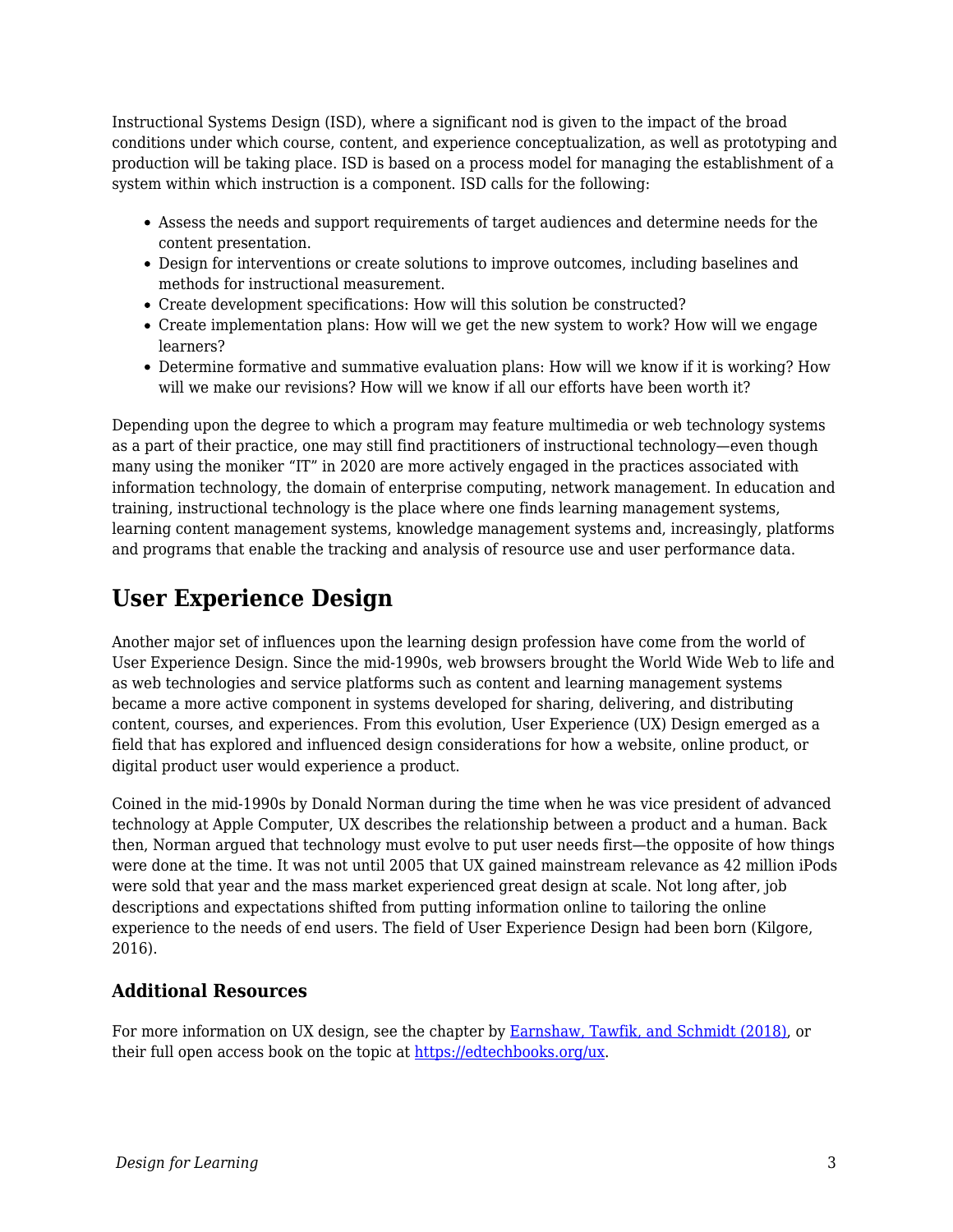### **Design Thinking**

The need for better user experience with technology hardware and software was undeniable in the 1990s and 2000s as tech systems, platforms, and tools evolved from being tools for the technologically proficient to being tools that were intuitive enough for "regular folks." As the focus on considering user experiences shifted product design, a set of processes and design approaches known as "Design Thinking" grew popular.

The Interaction Design Foundation noted that Design Thinking emphasizes developing an understanding of the people for whom products or services are being designed (Dam & Siang, 2020). It helps develop a sense of empathy with the user. Design Thinking helps by continually questioning the problem, assumptions, and implications. Design Thinking is useful for tackling ill-defined or unknown problems, by reframing the problem in human-centric ways, developing many ideas in focus groups, and adopting a hands-on approach in prototyping and testing. Design Thinking also involves ongoing experimentation through sketching, prototyping, and testing new ideas.

All variants of Design Thinking embody similar principles which were first described by Nobel Prize laureate Herbert Simon in *The Sciences of the Artificial* (1969). The Hasso-Plattner Institute of Design at Stanford University, also known as the d.school, was at the forefront of applying and teaching Design Thinking.

The five-phased model developed by the d.school to explain Design Thinking included the following steps:

- empathize with users
- define users' needs and problems, along with your insights about those needs and problems
- ideate by challenging assumptions and creating ideas for innovative solutions
- prototype to start creating solutions
- test solutions

These five phases are not necessarily sequential. They do not have to follow any specific order and can occur in parallel and be iteratively repeated. They are offered as an overarching conceptual framework.

#### **Additional Resources**

For more information on Design Thinking approaches, see the chapter by [Svihla](https://edtechbooks.org/id/design_thinking) in this book, along with a similar chapter on agile design approaches by [Cullen](https://edtechbooks.org/id/agile_design_process).

Figure 1

The IDEO Design Thinking Model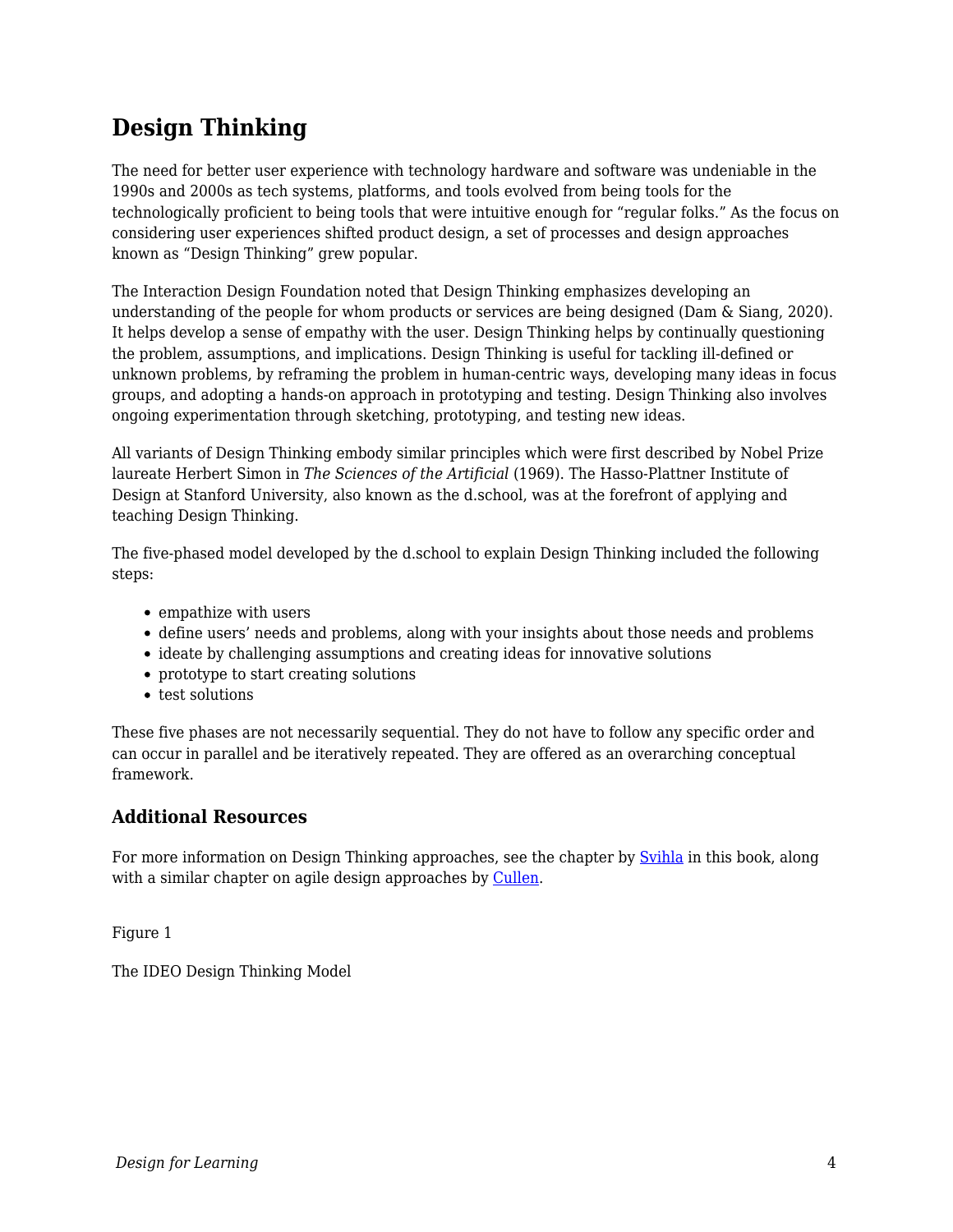

While Design Thinking does not address the requirement of designing for learning products, services, or experiences, per se, the recognition of the relationship between experiences that can engage and inspire, and conditions that must be present for learning were recognized in the early days of World Wide Web development.

## **Learning Experience Design: Unifying Design Traditions**

While many informal discussions around learning experience began happening in the mid-2000s $^{\text{11}}$ , Niels Floor and his colleagues in the Netherlands began actively exploring Learning Experience Design (LXD). They met in 2012 to unify the principles of UX Design with learning principles and instructional design principles, even if some of those ID principles might not necessarily be used to create direct instruction (N. Floor, personal communication, February 20, 2019). Where UX designers' responsibilities would include designing prototypes and wireframes, graphic and visual design, constructing user journeys or flows, collaborating with subject matter experts, and carrying out qualitative usability tests (Rosala & Krause, 2019), learning experience designers would bring a focus on rich multimedia experiences, learning outcomes, and performance improvement metrics.

Kilgore (2016) noted that LX designers develop experiential, multi-layered, complex, and contextual courses and lessons that do not necessarily end when a course closes. These experiences aim to provide learners with enhanced engagement, retention, affordance, and overall a more memorable learning experience. This requires advanced skills in planning, production, development, design, and a clearer understanding of modern learners and learning trends than what is required for more traditional instructional design undertakings. LXD appears to be less dependent upon both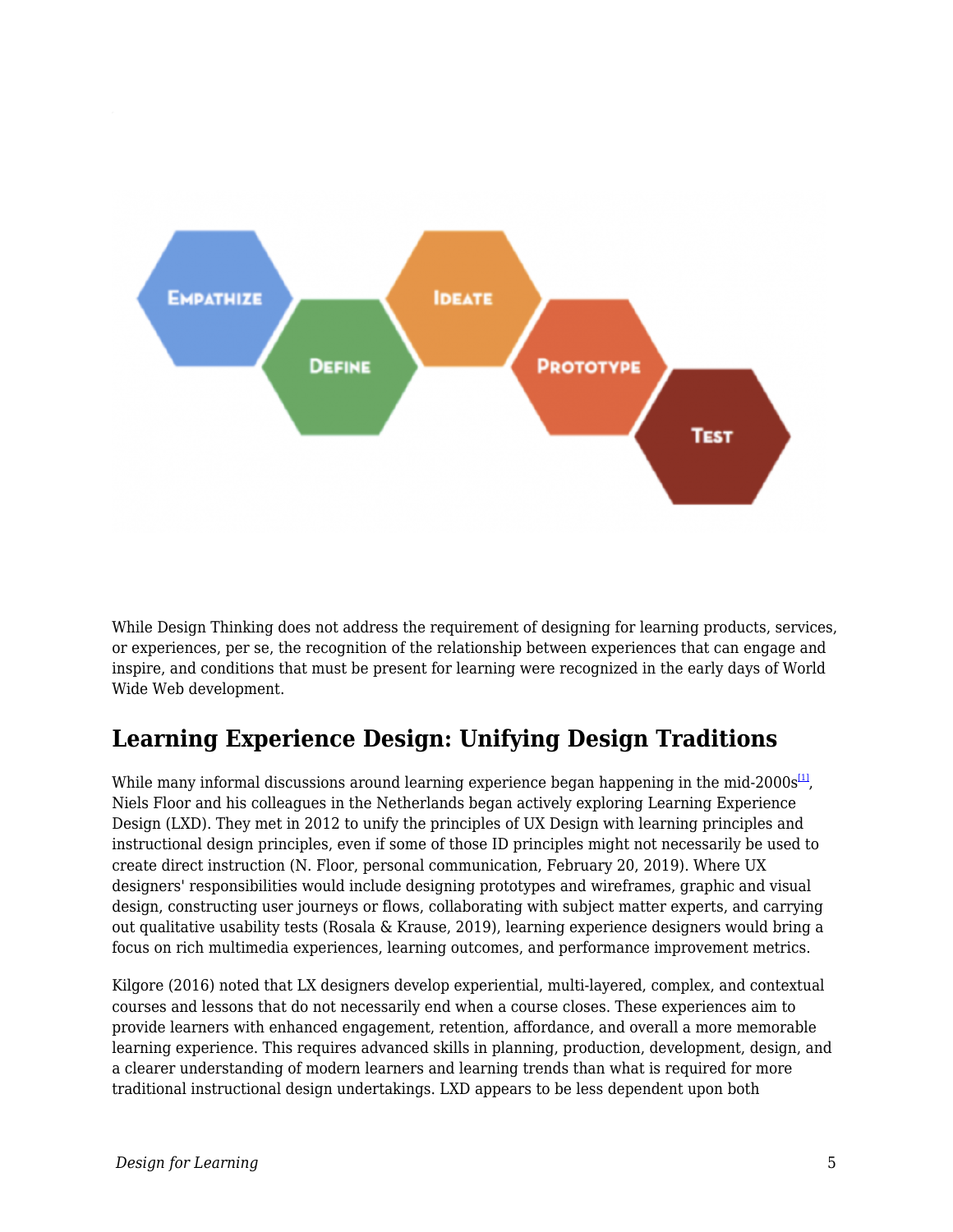supporting the infrastructure of technological systems and upon formative and summative evaluation than more traditional ID and ISD practices have purported to be.

## **Learning Engineering**

In recent years, learning engineering has emerged as a practice with the potential to serve as a strong complement to learning design. Learning engineering focuses on using data analytics, computer-human interaction, modeling, measurement, instrumentation, and continuous improvement to optimize learning and learning decision-making. It offers a renewed focus on formative evaluation and on experimentation in the learning workflow.

Learning engineering started to emerge as a new field of interest in the mid-2010s with the increased popularity of MOOCs, which served student populations in the hundreds of thousands in a single course. Suddenly, there were opportunities for conducting "big-data" research and analyses—the scope of which had only previously been available to commercial business analysis firms or to customers of online services. Furthermore, now "big data" were available to educational researchers, meaning that educational research was no longer confined to social science methods based on small sample sizes or random-controlled trial studies. Instead, machine learning, deep learning, data mining, and artificial intelligence could be applied to research on course-related behaviors, achievements, retention, persistence, and completion patterns. Initial contemporary interest in learning engineering began at institutions hosting MOOCs such as Harvard, MIT (EdX), and Stanford (Udacity, Coursera). Carnegie Mellon University had maintained an engineering-as-problem-solving tradition since the 1960s. Their Simon Institute openly licensed CMU's Open Learning Initiative products in 2019 for educators to bring continuous improvement to classroom instruction (Young, 2019). This was a nod to encouraging continuous improvement and classroom experimentation as an open education practice (OEP) associated with learning engineering and empirical education.

Learning engineering's first appearance can be traced back to 1966, and, as with Design Thinking, is attributed to Herbert Simon. At the time, Simon was a professor of Computer Science and Psychology in the Graduate School of Industrial Administration at what was then the Carnegie Institute of Technology. He was asked to give a speech (later published as an article) at the Presidents Institute at Princeton University. In this speech, "The Job of a College President," he took higher education to task for its approach to institutional management and operation: "Comparing colleges with other organizations, one sees that their most striking peculiarity is not their product, but the extent to which they are operated by amateurs. They are institutions run by amateurs to train professionals" (Simon, 1967). Among his suggested strategies for making colleges and universities more professional settings for teaching and learning, Simon believed there might be value in providing college presidents with a learning engineer—an expert professional in the design of learning environments.

As Simon envisioned this role, the learning engineer would be an institutional specialist with several responsibilities related to optimizing university productivity. Specifically, they would be responsible for working collaboratively with faculty to design learning experiences in particular disciplines. They would also be expected to work with administration to improve the design of the broader campus environment to facilitate student learning and faculty improvements. They would also be expected to introduce new disciplines such as cognitive psychology, along with learning machines and computerassisted instruction (remember, this was 1966), to various disciplines on campus.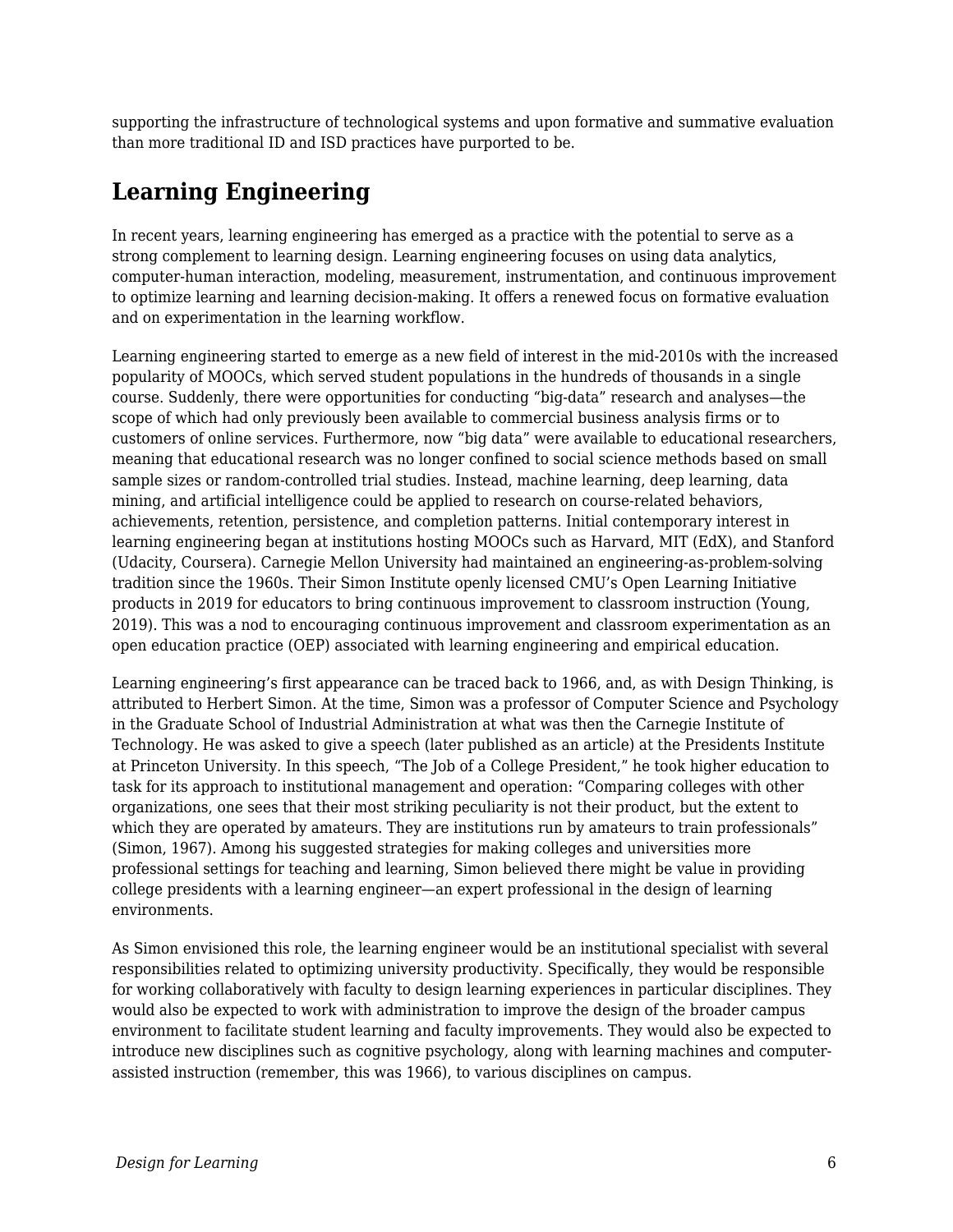Simon and his colleagues instilled a tradition of linking research and measurement of results to the improvement of teaching and learning on his campus. Continuing in his tradition, a center was named for him at Carnegie Mellon to harness his vision for a cross-disciplinary learning engineering ecosystem.

With recent 2019 announcements from Carnegie Mellon University describing the Simon Institute's plans to open-source their huge collections of digital learning software, there has been much excitement that this will be a catalyst for encouraging interest in continuous formative improvement in direct instruction, learning, and performance support. There is hope that these efforts will have both direct impacts on learning engineering and indirect complementary impacts on learning design practices going forward.

## **Current Demand in Learning Design Still Calls for Instructional Designers**

The term learning designer is still not being used broadly in the learning technology industry. For the most part, job postings continue to seek instructional designers. Dr. Jane Bozarth, Director of Research for the Learning Guild, reported that "In what was no surprise at all, I found the term Instructional Designer encompassed an ever-expanding, soup-to-nuts array of tasks. The title has become a catch-all for anything related to creating, launching, delivering, or even facilitating instruction in any capacity, and at any level of complexity" (Bozarth, 2019).

In a 2019 report from the eLearning Guild, Bozarth noted that in 2014 when applying for ID jobs, instructional designers were expected to be able to do the following:

- Conduct needs analyses
- Conduct task assessments
- Write learning objectives
- Know the ADDIE process
- Understand supplier management
- Use desktop publishing
- Create graphic designs
- Use authoring tools
- Create with PowerPoint
- Produce and manage live & recorded webinars
- Support the training database
- Work with subject matter experts
- Create instructor-led training

The eLearning Guild's 2019 review shows even more skills lumped into the ID job skill category (Bozarth, 2019). In addition to the list above, postings for jobs focused primarily on instructional design included a desire for expertise in

- Video production and editing
- Audio production and editing
- Web design/HTML5
- Game design/badges
- Dashboard creation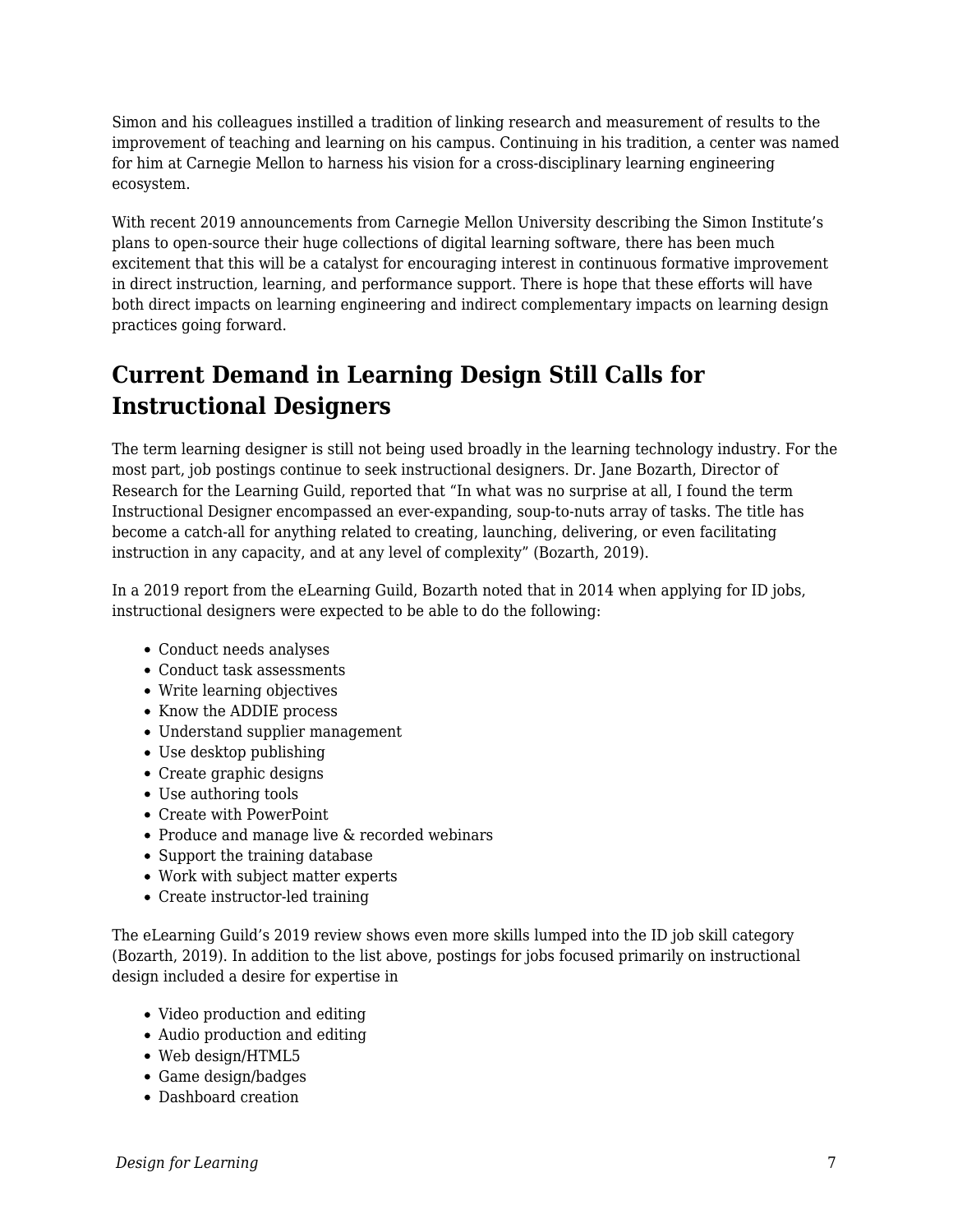- Digital products
- Mobile app design
- Social and collaboration tools
- Assorted learning platforms
- Data analysis
- Content curation
- Augmented, virtual, and mixed realities

On top of this was the overlap between titles. Designer and developer were often used interchangeably. This is supported by eLearning Guild membership data. Many of those employed as instructional designers say their work actually entails doing "a little of everything," while those with more task-specific job titles (like multimedia developer) say they spend a lot of their time engaged in instructional design.

Some large technology company HR departments continue to vacillate on whether to classify instructional design positions along with technical communication positions (a fine job classification if you want to be a technical communicator, less so if your design and interactive technology skills are about to be relegated elsewhere). Some IDs are expressing interest in learning engineering job titles, thinking that it may bring a stronger recognition of technical skills back to a job that has been held hostage by job descriptions that, in their worst iterations, have become catch-all positions for "all tech duties as assigned."

Apart from the job stress of trying to wear a dozen hats, Bozarth has noted that the role confusion about what it is that IDs should do or ought to be doing makes it very difficult to pin down essential competencies (Hogle, 2019), educational and other background requirements, and correlating salary. "Calling yourself a learning experience wizard on Twitter probably isn't helping," Bozarth confides, "but calling yourself an instructional technologist, and being able to explain what that means, might" (2019).

### **Establishing a Learning Designer Identity**

What we should remember from Bozarth's breakdown of instructional design job skill expectations is that the position descriptions advertised on job sites such as LinkedIn and Glass Door are generally defined by hiring managers. Hiring managers are always interested in getting the most out of their hiring dollars. While we must certainly pay attention to what the job postings say a company is looking for, the learning design profession also has a responsibility to articulate what *we* expect from our colleagues. Let us consider learning design with our own professional identity in mind. If we establish our own vision of what we expect from our fellow practitioners of learning design, this will help set expectations for what we want from one another in our work together. The following is a suggested list of expectations for collections of knowledge that we would expect qualified learning designers to obtain.

1. Understanding of Human Learning. We should expect each other to be familiar with the major schools of thought that explain the phenomenon of human learning. Whether we gain our understanding through the study of learning sciences, or through studies of human cognition, human behavior, or some combination thereof, we need to have an appreciation for the myriad explanations for how people learn. Furthermore, we need to appreciate the degree to which learning is likely to manifest in the wide variety of conditions, both formal and informal, that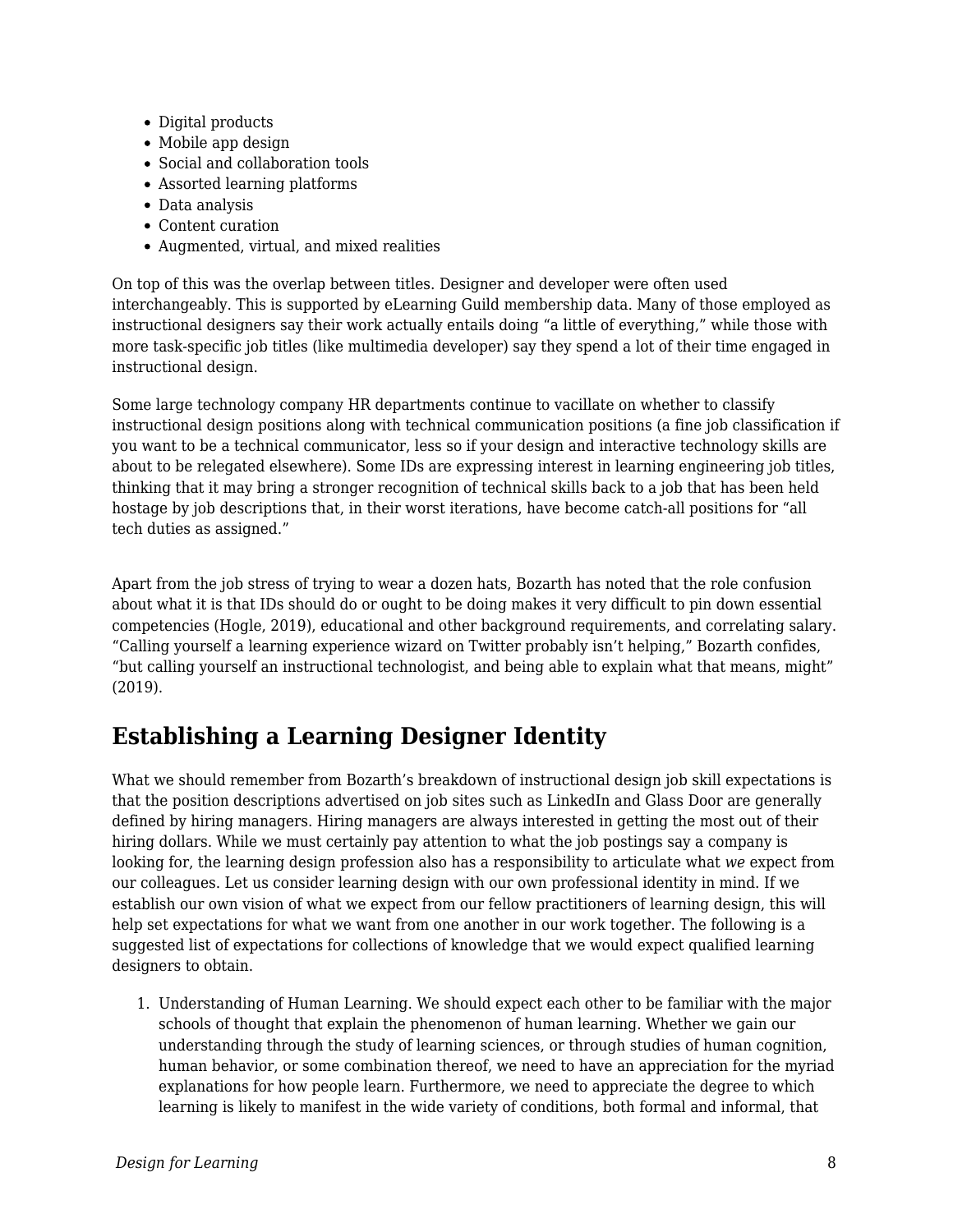can elicit learning responses. We will need to know about the steps, stages, and processes that constitute the various phases of learning. We need to understand how learning outcomes may change under different conditions, and how conditions change in different populations, at different ages, under different kinds of support structures.

2. Understanding of Design. We should have a basic understanding of what design is. Because design is a creative process, there are many different ways that a design process may manifest. However, there are currently two major schools of thought related to how design processes are categorized.

#### **Schools of Thought Models**

One school of thought, called the *Rational Model*, tends to follow a sequence of stages or steps as a means of problem solving. The Rational Model proposes that

- 1. Designers attempt to optimize a design candidate to account for known constraints and objectives.
- 2. The design process is plan-driven.
- 3. The design process is understood in terms of a discrete sequence of stages.

Instructional design process models, such as the Dick and Carey model, the ADDIE model, and the ASSURE model, are all examples of rational process models. Much of instructional design and instructional systems design work over the years has been led by the development of rational process models.

The other common school of design thought is called the *Action-Centric Model*. The Action-Centric Model suggests that

- 1. Designers use creativity and [emotion](https://en.wikipedia.org/wiki/Emotion) to generate design candidates.
- 2. The design process is improvised.
- 3. No universal sequence of stages is apparent analysis, design, and implementation are contemporaneous and inextricably linked.

Both rational models and action-centric models see design as informed by research and knowledge. However, with the action-centric model of design, research and knowledge are brought into the design process through the judgment and common sense of designers—by designers "thinking on their feet"—more than through the predictable and controlled process stipulated by the rational model, which is presented as a more formal approach toward hypothesis testing ("Design," n.d.).

While action-centric models have not generally been part of the instructional design and ISD tradition, they have been more commonly found in settings where experience design, learner experience design, and Design Thinking process models are used. With their focus on serving the needs of learners first, the newly emergent fields of open pedagogy (e.g., Jhangiani & Biswas-Diener, 2017) and open education practices (A. Gunder, personal communication, December 30, 2020) are likely to use action-centric design process models as a central part of their orientation.

This shift away from rational process models, especially at a time when learning engineering is likely to provide "data science cover" in post-COVID remote learning explorations, is likely to bring about interesting opportunities for dialogue.

With these key foundational pillars in place, learning designers will continue developing skills in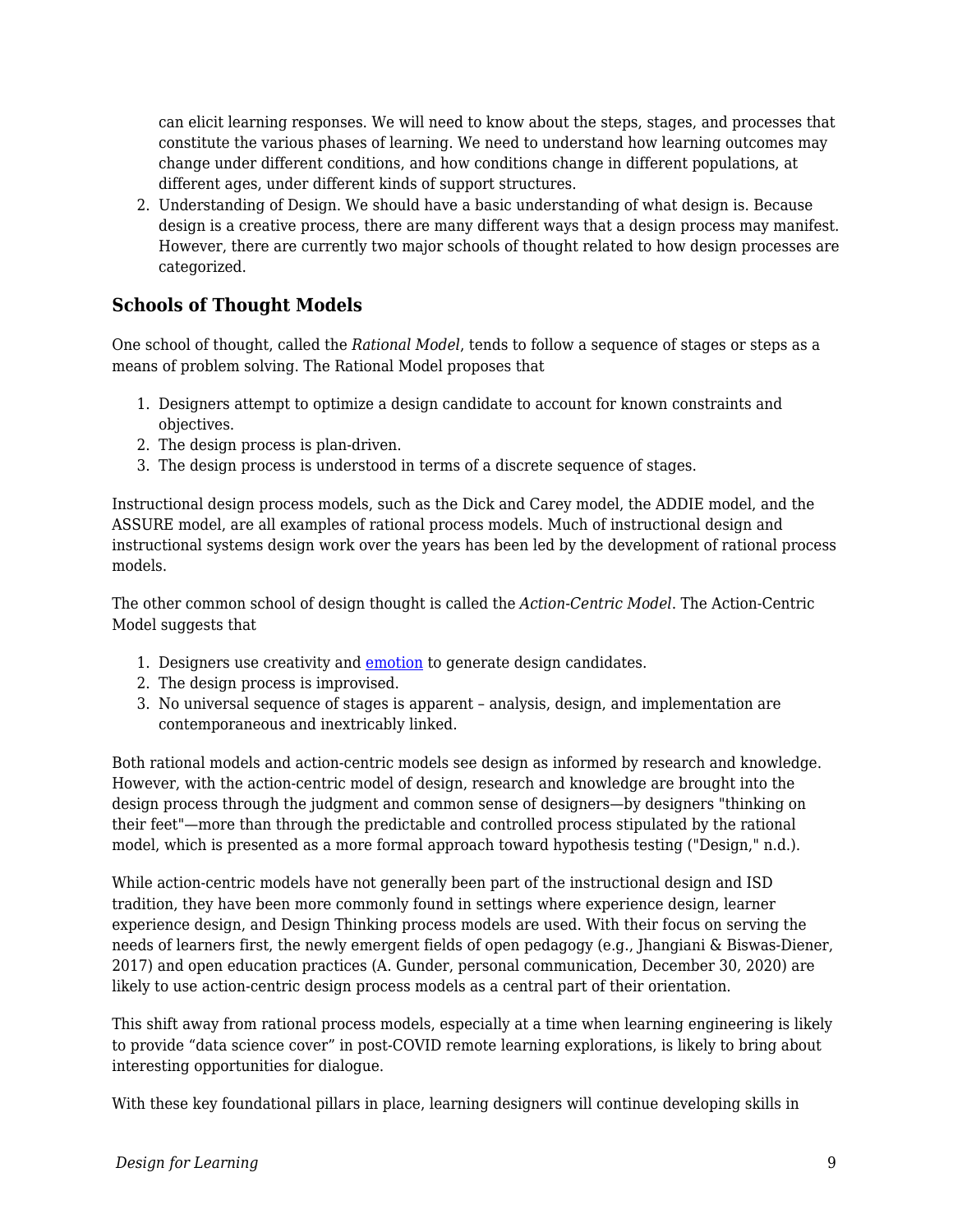analysis and evaluation, communications and media arts, creative learning design and production, and research and measurement.

#### **Analysis and Evaluation**

Much of our work will consist of figuring out how to organize information so that it can be easily understood. Sometimes we may need to determine if what we are dealing with is an information problem or a performance problem. Sometimes we might need to determine if it is a problem for some but not all. Will people be best served with training? Might they be better served with performance support tools? Where and when will they need it?

Understanding techniques of needs assessment and content and task analysis will be essential. So will reviews of literature, knowing how to build a survey, and conducting market analysis. Formative and summative evaluation can help us determine whether or not the designs we provide will achieve the results we hope to achieve.

#### **Communications and Media Arts**

Effective communication is central to the role and function of learning design. We are often the people working with subject matters and learners, to help translate complex expertise into more easily understood, step-by-step procedural pathways. Creative arts, including writing, graphic arts, photography, videography, and web design are among the means of expression we have at our disposal for translating ideas and actions into words, images, recordings, and code strings.

Learning designers will find that the time spent developing good writing skills will serve them well. Regardless of the specific role, or the sector in which one is working, writers will always find their skills needed for a wide variety of tasks. These tasks may include, but not be limited by, writing scripts and screenplays; press releases and public relations documents; opinion/editorial articles and columns; research reports; executive briefing documents; grants; professional presentations; and professional articles. The more that one moves away from rational process models and depends on action-centric models that are produced in the moment, the more likely we are to depend upon project documentation to guide progress.

Media professionals will also discover the same value for time spent developing skills in digital photography and videography production and post-production skills. From still images to complex, multi-layered 3-D immersive environments, we can use visual representations to help extend understanding in profound ways.

#### **Creative Learning Design and Production**

Learning how to work as a member of a team is an important part of being a learning designer. Production teams bring together groups of individuals who can bring a learning product from concept to product. For example, a relatively small learning product team producing web products may need a product manager, graphic artist, programmer, writer, web designer, and evaluator. These teams come together with a shared design document guiding the production of each stage of development.

#### **Research and Measurement**

One of the likely outcomes of the increasing number of enterprise technology systems (including web conferencing, LMS, SIS, ERP, and other similar platforms) is that it is more likely that student/user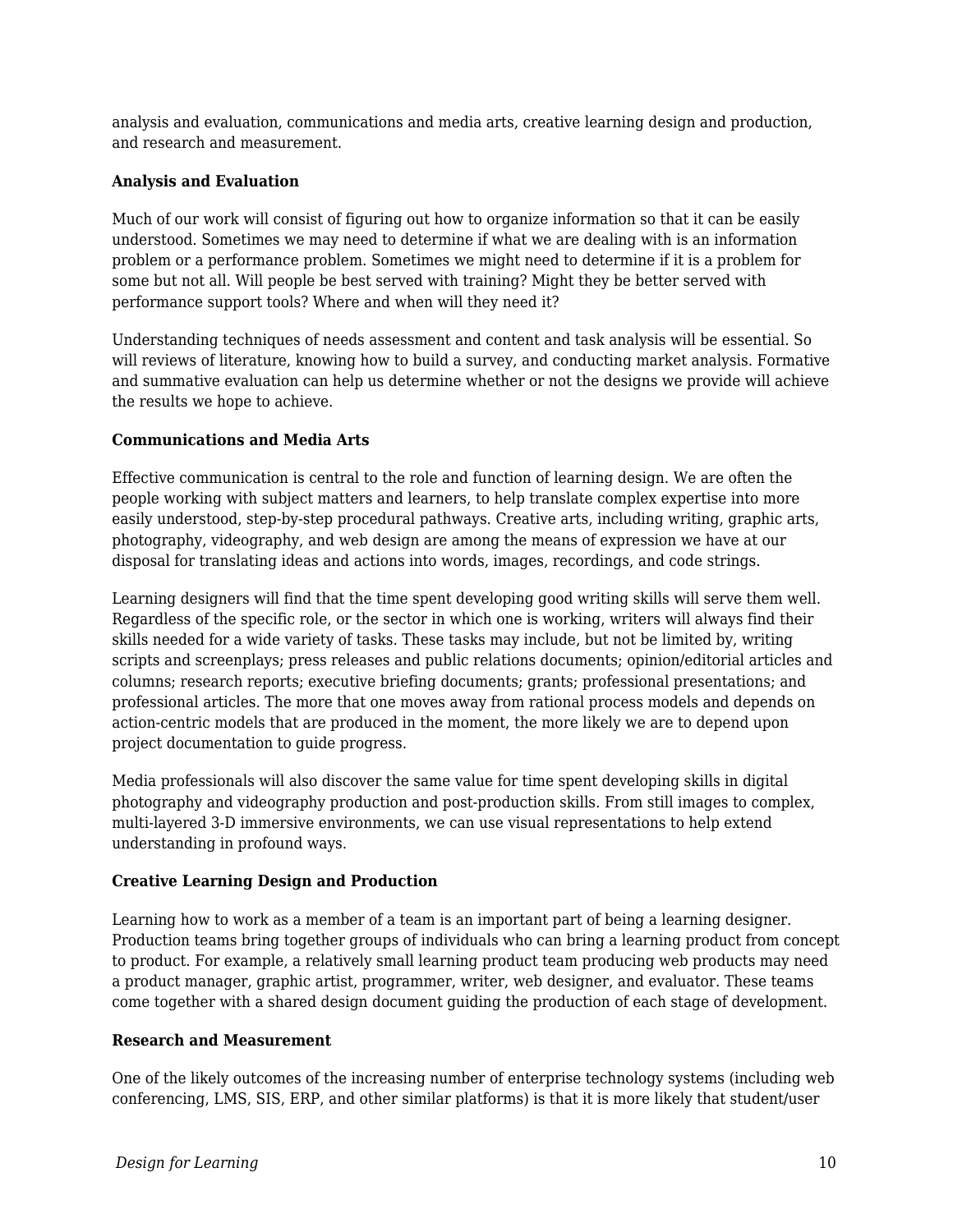data is collected within these systems. As a result, the expectation that these data are going to be used in future learning design scenarios is already on the rise. Learning designers may find it beneficial to increase competence in statistical and machine learning skills. Test item development and creation of measurement instruments will be key skills.

## **Conclusion**

The role of a learning designer has continued to evolve to make room for emergent technologies and frameworks. Always the goal has been to design the most effective learning using all theories, processes, or technologies at our disposal. In the modern version of the field, there are simply more of these theories, processes, and increasingly advanced technologies to assist us. Understanding how various design disciplines can inform our work as learning designers is both intimidating and exciting. This is a discipline where one never ceases to learn new skills and ideas. We can never be stagnant as a field and must increasingly improve our ability to learn from and collaborate with designers from a wide variety of backgrounds.

This book focuses on using design to create learning by focusing on key principles and various helpful processes, but most importantly, it focuses on the praxis or application of ideas in practice. Embracing the praxis inherent in action-centric design will help you develop a design identity that will bring you success in your work—no matter what your official job title or design context may be.

### **References**

- Bozarth, J. (2019). *Nuts and bolts: The ID (job description) bucket overfloweth.* Learning Solutions. https://www.learningsolutionsmag.com/articles/nuts-and-bolts-the-id-job-description-bucket-overf loweth
- Dam, R. F., & Siang, T.Y. (2020). *What is design thinking and why is it so popular?* Interaction Design Foundation. https://www.interaction-design.org/literature/article/what-is-design-thinking-and-why-is-it-so-pop ular

Design. (n.d.). In *Wikipedia*. Retrieved from https://en.wikipedia.org/wiki/Design

- Hogle, P. (2019). *What L&D professionals need to know to get hired or promoted*. Learning Solutions. https://learningsolutionsmag.com/articles/what-ld-professionals-need-to-know-to-get-hired-or-pro moted?utm\_campaign=lspub&utm\_medium=link&utm\_source=lspub
- Jhangiani, R. S., & Biswas-Diener, R. (2017). *Open: The philosophy and practices that are revolutionizing education and science*. London: Ubiquity Press. https://doi.org/10.5334/bbc

Kilgore, W. (2016). *UX to LX the rise of learner experience design*. EdSurge. [https://edtechbooks.org/-wwV](https://www.edsurge.com/news/2016-06-20-ux-to-lx-the-rise-of-learner-experience-design)

- Rosala, M., & Krause, R. (2019). *User experience careers: What a career in UX looks like today*. Nielsen Norman Group. [https://edtechbooks.org/-oiv](https://media.nngroup.com/media/reports/free/UserExperienceCareers_2nd_Edition.pdf)
- Simon, H. (1967). The job of a college president. *Educational Record*, *48*, 68–78. [https://edtechbooks.org/-KhWE](http://digitalcollections.library.cmu.edu/awweb/awarchive?type=file&item=33692)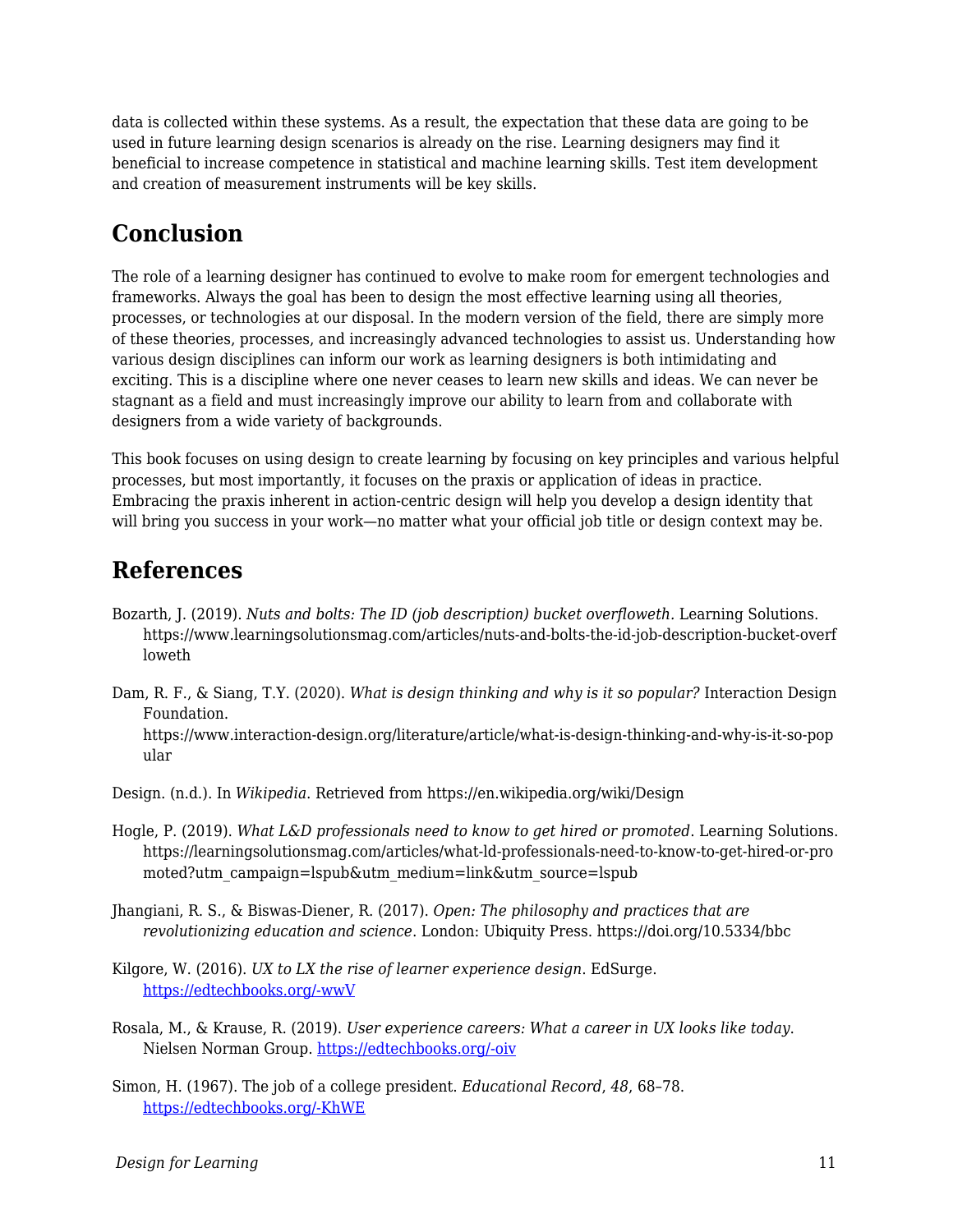Young, J. R. (2019). *Hoping to spur 'learning engineering,' Carnegie Mellon will open-source its digital-learning software*. EdSurge. https://www.edsurge.com/news/2019-03-27-hoping-to-spur-learning-engineering-carnegie-mellonwill-open-source-its-digital-learning-software

[\[1\]](#page--1-0) For example, after Adobe System had acquired Macromedia (the company that had previously owned products including Dreamweaver and Flash) in 2005, members of the former Macromedia Global Education team now at Adobe Worldwide Education continued to promote the "web user experience" in learning, and they referred to the work of creating interactive eLearning tools with their then market-leading products as "learner experience design." Wagner and her colleagues were offering presentations at the eLearning Guild Community Gathering conferences in 2005 and 2006, describing learning experience design features related to interaction and engagement.